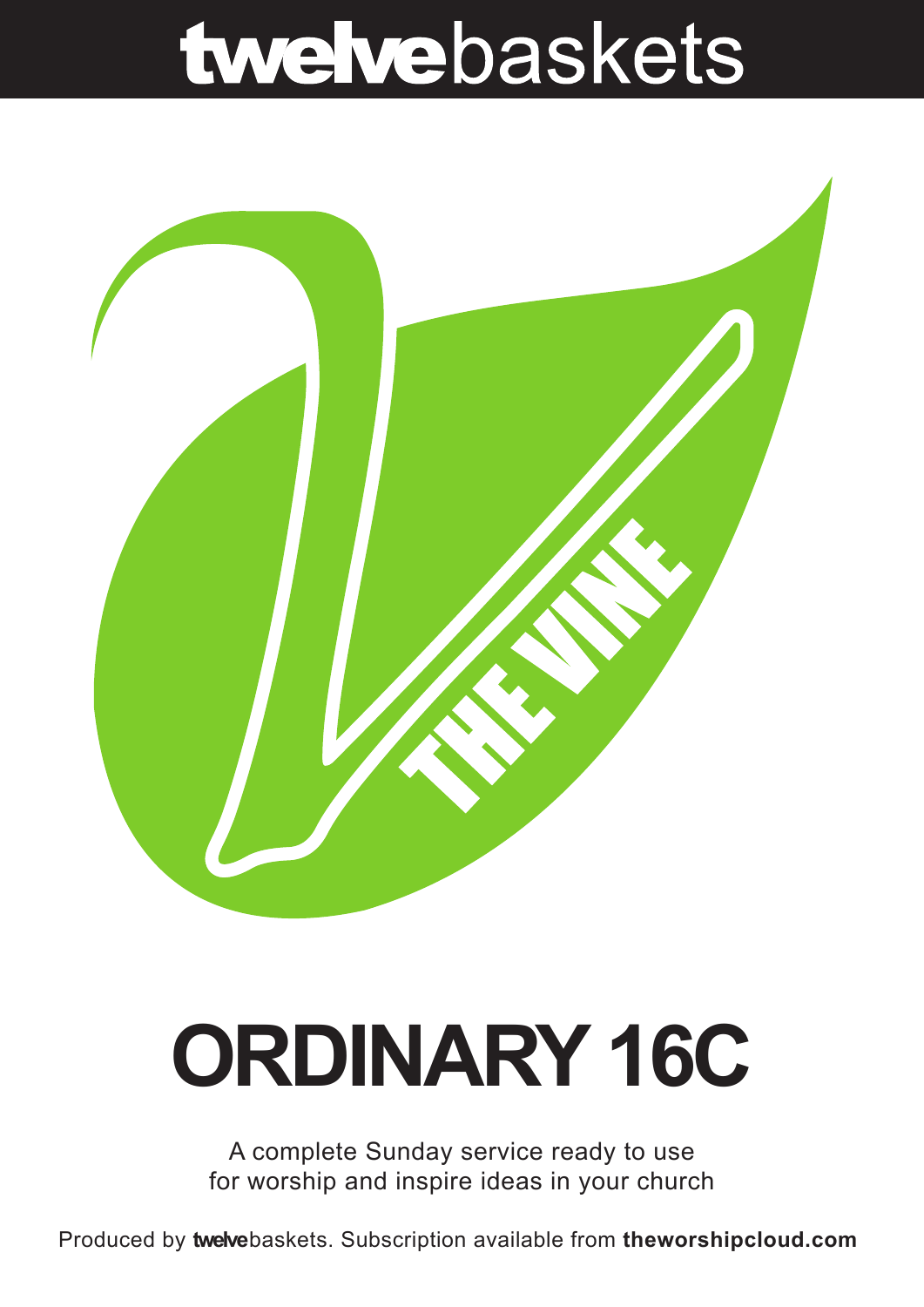**Ordinary 16 - Year C**  17th July 2022

### **Order of Service**

Call to worship **Hymn: 544 STF – As the deer pants for the water, so my soul longs after you OR 254 STF – Seek ye first the kingdom of God** Opening Prayers The Lord's Prayer All Age Talk **Hymn: 67 STF – This, this is the God we adore OR 362 STF – Meekness and majesty, manhood and deity** Readings: Amos 8:1-12; Colossians 1:15-28; Luke 10:38-42 **Hymn: 293 STF – All heaven declares the glory of the risen Lord OR 498 STF – God of all power, and truth, and grace**  Reflections on the readings **Hymn: 633 STF – My soul finds rest in God alone OR 319 STF – Christ triumphant, ever reigning Intercessions** Offering / collection Blessing the offering **Hymn: 489 STF – All I once held dear, built my life upon OR 495 STF – Dear Lord and Father of mankind forgive our foolish ways Blessing** 

The Vine Services are compiled and produced by twelvebaskets.

**Many more resources and inspiration for this week's lectionary, leading worship and other church use are available on www.theworshipcloud.com.**

Copyright for content is retained by the original author / contributor.



### **www.theworshipcloud.com**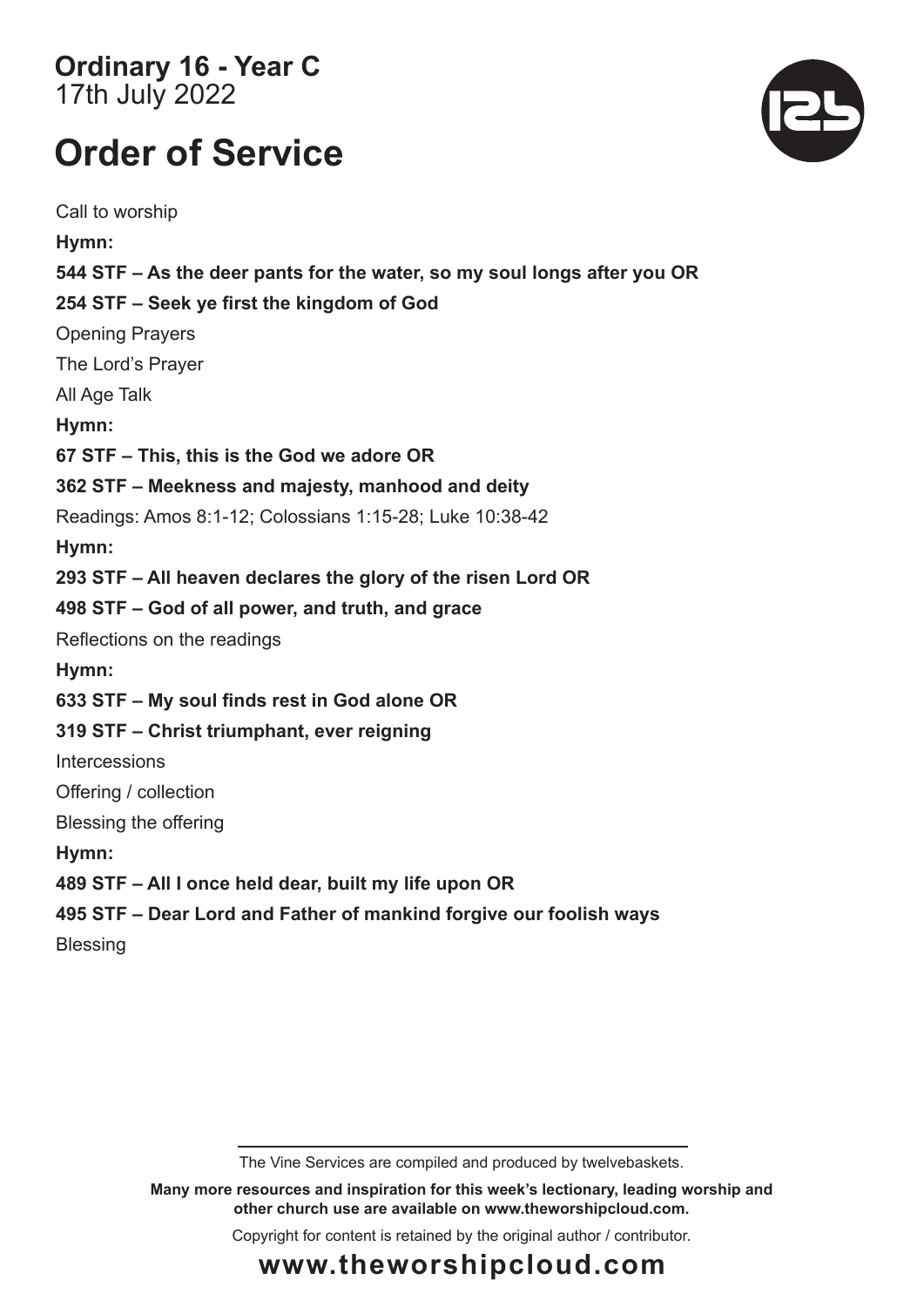#### **Call to worship**

Across the miles, we gather this Lord's day. Across the ages, we have gathered to meet and pray. Around your world, dear God, we keep this day as holy. As we meet, we are united with people meeting to worship and pray across the globe. Come amongst us, your church, and transform us by your Spirit.

<span id="page-2-2"></span>Amen<sup>[1](#page-2-0)</sup>

#### **Hymn:**

544 STF – As the deer pants for the water, so my soul longs after you OR 254 STF – Seek ye first the kingdom of God

#### **Opening Prayers**

A week has passed since we last gathered in this place. We come with heavy hearts and minds from the week just gone. The anxiety for the coming week, the sorrow for what we see in the news, the concern we have for our neighbours.

But here, we're invited to share our burdens with one another and with Jesus. Find comfort and rest here and be reinvigorated for the week to come. Find joy and rest in the Lord and peace in this community.

May the love of Christ open our hearts today.

<span id="page-2-3"></span>Amen.*[2](#page-2-1)*

#### **We say together the Lord's Prayer**

#### **All Age Talk**

Today's All Age reflection comes to us from the team at All We Can – an international development charity seeking to see 'every person's potential fulfilled' on behalf of the church.

Later in our service, we will hear the immortal words from Colossians 1, verse 17: 'In Christ, all things hold together'. This is one of the great sentences in the New Testament which, if you sit with it long enough, can encapsulate the whole gospel message. That somehow, in Christ, we are held together. Across the miles, across time, across all the divisions and boundaries that stand between us – the cosmic Christ is bringing us together, holding us together, inviting us into unity.

At All We Can, over the last couple of years (since March 2020 when you-know-what happened!), we have become extra-invested in this verse. All We Can has run a regular

<span id="page-2-0"></span> $1$  Call to Worship written by Tim Baker

<span id="page-2-1"></span>Opening prayers written by Tim Annan *[2](#page-2-3)*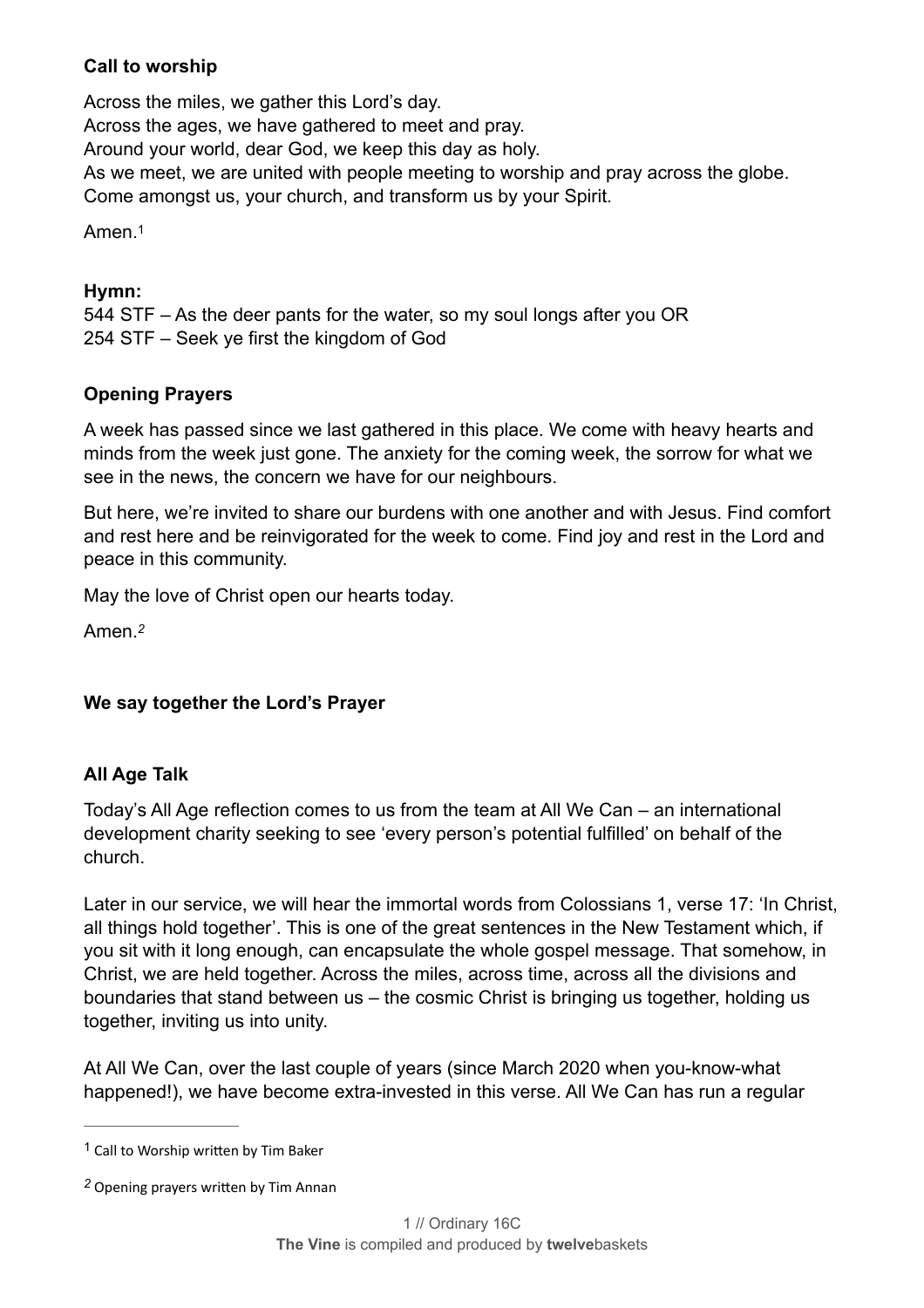broadcast at 17 minutes past 1 (1:17), inspired by these words from Colossians and acting as a place where people can 'hold together' – during the social isolation of lockdowns and government restrictions, but also connecting with the communities and partners that All We Can works with around the world. It has become a space in which the spirit of Colossians 1-17 is lived out. If you'd like to tune in, head over to All We Can's Facebook, YouTube or Twitter accounts – just search for 'allwecanuk'.

One of the things that 1-17 has become famous for is the game, 'All the questions you can'. It's a simple format, introduced to help viewers get to know the guests who appear on 1-17, in which the guest has to answer as many questions as they can in 90 seconds. Why don't we try it out today – as a chance to find out a bit more about all of you. The questions are silly, and light hearted, but the 'top score' via the internet is 23, so it would be interesting to see if (without the delay caused during conversations online) – we can beat that here today! *[At this point, see if at least one person is willing to volunteer to be the 'guest' in All the questions you can, and ideally 2 or 3 people, who can go one after the other in an effort to see who can answer the most questions in 90 seconds. You just need a timer – using a phone is ideal – set to 1 minute and 30 seconds and the list of questions below. Run the game as often as you think is helpful, pick up on any particularly surprising answers – it's amazing what people will say under pressure! - then use the reflection at the end.]*

All The Questions You Can – suggested questions (you might want to change these, or change the order around, if you are asking more than one person. Remember, you stop asking new questions after the 90 second timer is up so you may not get to the end of this list!):

- 1. What is your full name?
- 2. Where are you now?
- 3. Do you prefer hymns or modern worship songs?
- 4. What are you doing after this?
- 5. What is your favourite food at a BBQ?
- 6. Ketchup or mayonnaise?
- 7. Tea, coffee, or hot chocolate?
- 8. Would like a biscuit with that?
- 9. Do you have a favourite theologian?
- 10.Should ministers be allowed to wear shorts and a dog collar at the same time?
- 11. Would you rather have arms for legs or legs for arms?
- 12.Should pineapple be allowed on a pizza?
- 13.What's your favourite flavour of ice-cream?
- 14.Do you care who wins the men's football premier league?
- 15.Do you have a favourite verse in the Bible?
- 16.Do you have any pets?
- 17.What is one thing you would change about society if you could?
- 18.Would you rather trek in the mountains or holiday by the beach?
- 19.Would you rather meet Martin Luther King Jr or Martin Luther (the Reformationist)?
- 20.If Covid disappeared off the planet tomorrow, what is the first thing you would do?
- 21.What is one thing we could all do to help tackle the climate crisis?
- 22.Do you prefer Christmas, Easter or your birthday?
- 23.If you could relive any day of your life so far, which one would it be?
- 24.Do you have a favourite pair of shoes?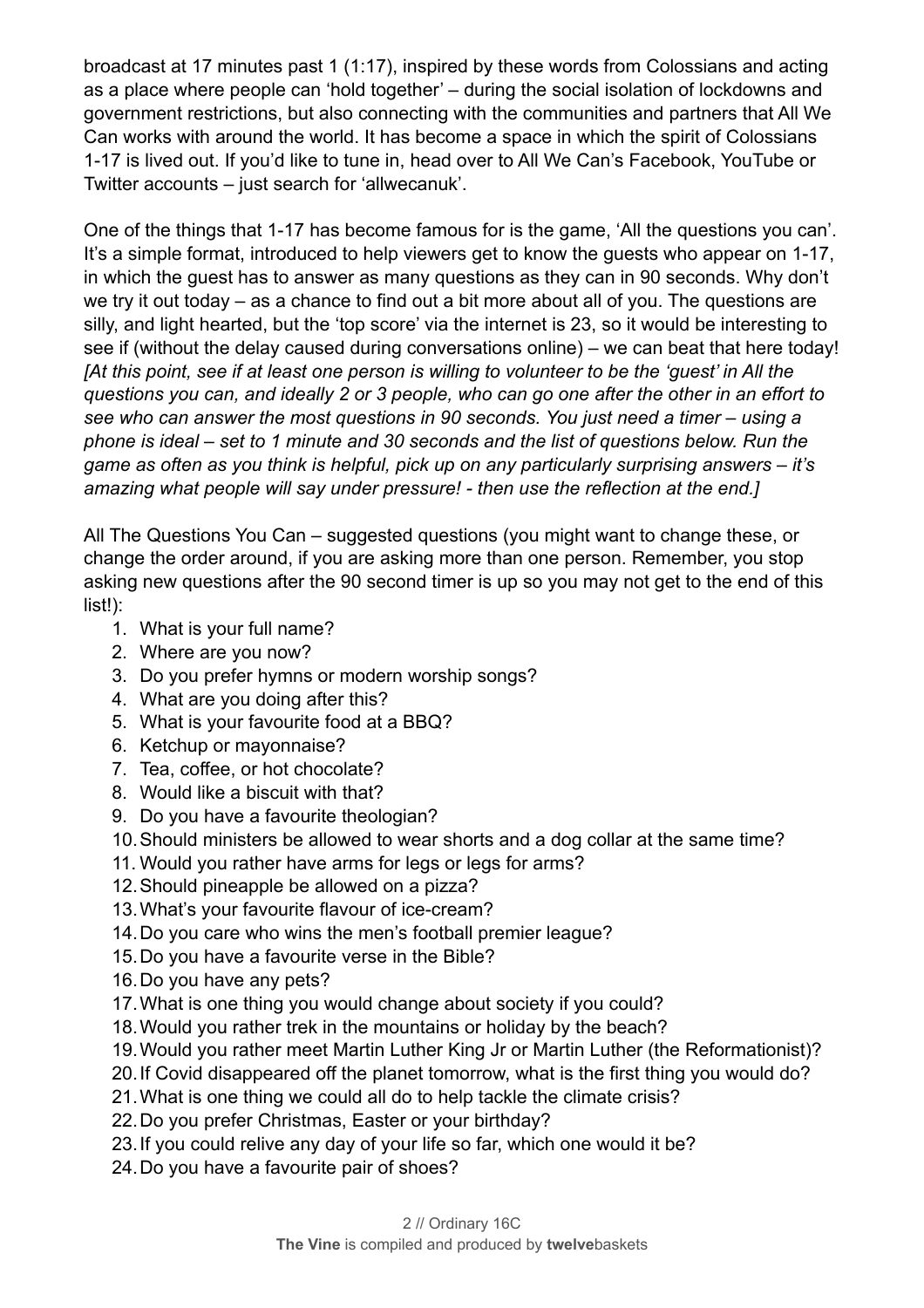- 25.What is your favourite shape of pasta?
- 26.What is the best book you have read so far this year?
- 27.What is the weirdest thing that has happened on a Zoom call you have been on? *And if you got this far – you are already the 'best in class'!*

Well, that was fun, wasn't it! Hopefully our 'quests' don't feel too much stress, and thank you for playing! This is a silly way to get to know what people think about some of these issues – most of which don't really matter. But, amongst all the silliness, there is a helpful reminder of the gospel message – that we are connected across the miles as we play this game: connected with dozens of people who have competed in the official All We Can 1-17 (tune in to a future episode to compare our scores to the official leader board!), with others using the Vine service today or in the coming weeks, and with all God's people, everywhere.

<span id="page-4-1"></span>Let us 'hold together' this week, and in the weeks to come. In Christ, all things hold together.[3](#page-4-0)

#### **Hymn:**

67 STF – This, this is the God we adore OR 362 STF – Meekness and majesty, manhood and deity

**Readings**: Amos 8:1-12; Colossians 1:15-28; Luke 10:38-42

#### **Hymn:**

293 STF – All heaven declares the glory of the risen Lord OR 498 STF – God of all power, and truth, and grace

#### **Reflections on the reading**

Is the world burning? Is it all about to end? How do we preach the gospel in the context of a climate crisis?

Well, as the Climate Coalition resources say, "Hope is not lost: it is not too late to tackle climate change and the destruction of the natural world." They go on to demonstrate how lots of people are already part of trying to build a different and more hopeful narrative about how we can and are making a change. Can we, the church, lead the way on social change, as we have so often before in our history?

Our Bible readings today, combined with recent news events and a growing sense that combating global heating and the climate crisis might be the defining move of our generation, help to create a space where it seems appropriate to engage with this issue in our worship. Amos, one of the most outspoken and regularly challenging of the Minor Prophets, is presenting a critique of a society in breakdown. Writing – we believe – around the eighth century BC, Amos is regularly critical of the political and religious establishment

<span id="page-4-0"></span> $3$  All Age Talk written by All We Can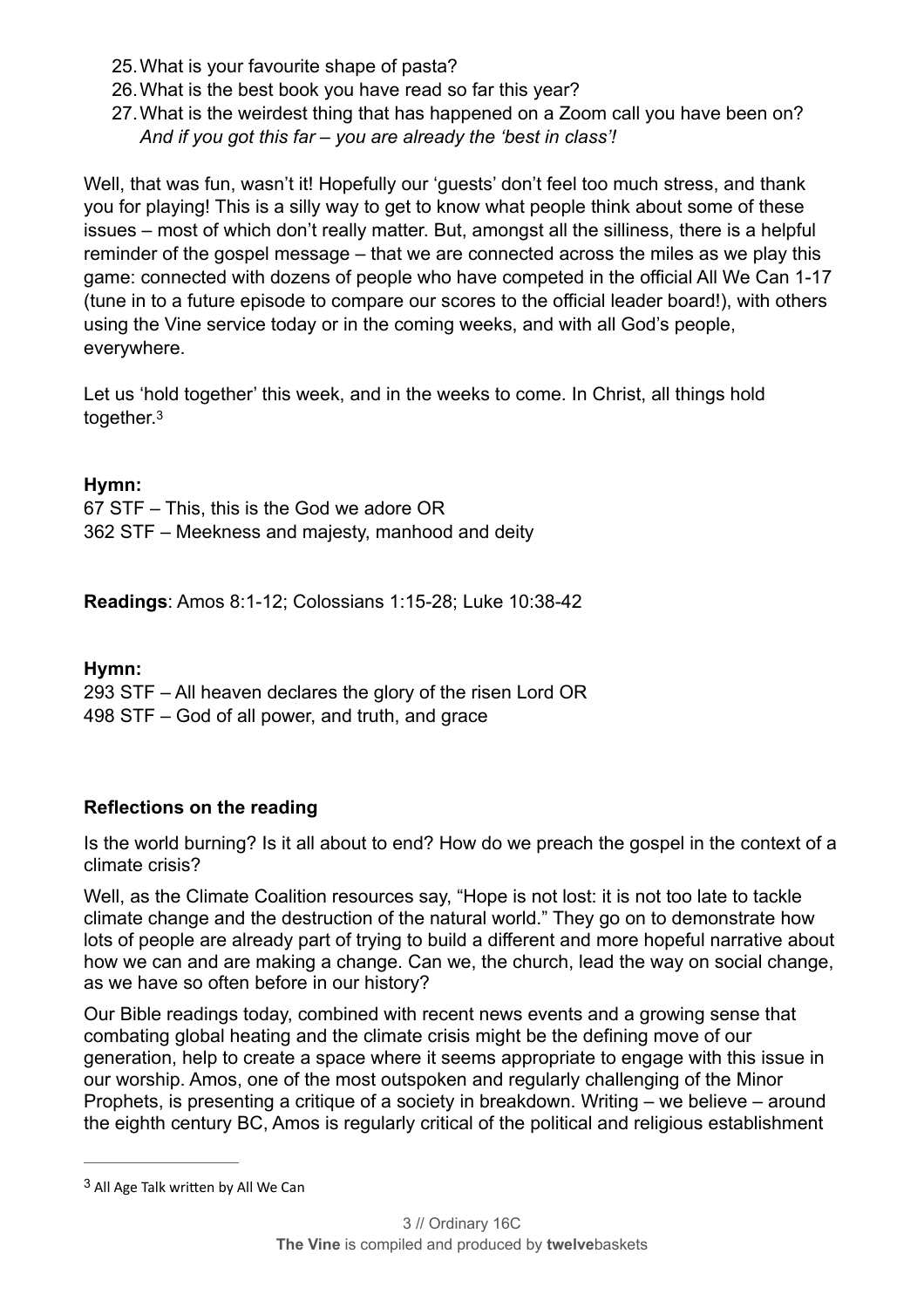in Judah and Israel. He observes the failings of the current society, and prophesizes about many future disasters that will occur if people continue on the path they are on – in particular he seems to have foreseen or predicted the invasion and captivity of Judah by the Assyrians in about 721 BCE.

Perhaps our task looks rather similar – to recognise the failings of our society (particularly how we treat the environment, but there are many others too) and to demonstrate how if we continue down this road we are headed for disaster.

Amos is also regularly critical of what one commentator calls a 'spiritual smugness' in Judah at the time – a sense that 'we are alright thank you'. I wonder if sometimes we need to hear that message again too: a challenge to us in the church to recognise our place in the world and the importance of responding to the world we find ourselves in. It's up to us to model a different way of being.

In these verses, the prophet is particularly critical of the corruption and mistreatment of the poor that is going on, demonstrating that this is not how God desired societies to function. And then he picks up on the issue of the land, in a poetic if confusing image:

"Will not the land tremble for this, and all who live in it mourn? The whole land will rise like the Nile, it will be stirred up and then sinks like the river of Egypt".

Perhaps this is where we are now – lamenting for a trembling land, stirred up and sinking (under the rising sea levels), with all the unpredictability of weather systems and all the damage to people and landscapes that comes with violent climate crises. This is a time for wailing against the way things are, and recognizing the dangers of the road we are on.

Roughly 20 percent of the Amazon rainforest has disappeared in just 50 years.

About half of all shallow-water corals have been lost in the last 30 years.

Since the 1950s, every continent has warmed substantially and the 21st century has seen the most temperature records broken in recorded history.

The Earth's temperature will continue to rise so long as we continue to produce greenhouse gases. The estimates for how much temperatures will increase by 2100 range from two degrees Celsius to as much as six degrees Celsius.

Rising sea levels is caused primarily by the added water from melting ice sheets and glaciers, as well as the expansion of sea water as it warms. Levels are currently rising at their fastest rate for more than 2,000 years and the current rate of change is 3.4mm a year.

Displacement of people as a direct result of climate change is not a hypothetical, it's already happening. Around 24 million people have been forcibly displaced since 2008 due to climate changed-related weather hazards.

David Benjamin Blower, the Christian musician and writer has recently said: "hope is on the other side of lament." This rather appealing phrase was part of a wider discussion around climate change, and the importance of entering into the 'lament', the grief and the pain of the current situation. Blower observes that our most natural reaction to statistics and stories about large issues like global heating or the refugee crisis is to turn aside, to put it to the back of our minds, to focus on other, smaller, less-scary things. In some of his work, however, he invites us into the painful but essential process of lament. He reminds us that it is important to sit with the pain, in order to find true hope.

His logic is messianic: Jesus did not leap from the highest point of the temple in order to claim instant fame as the devil offered, nor did her 'come down from the cross' as those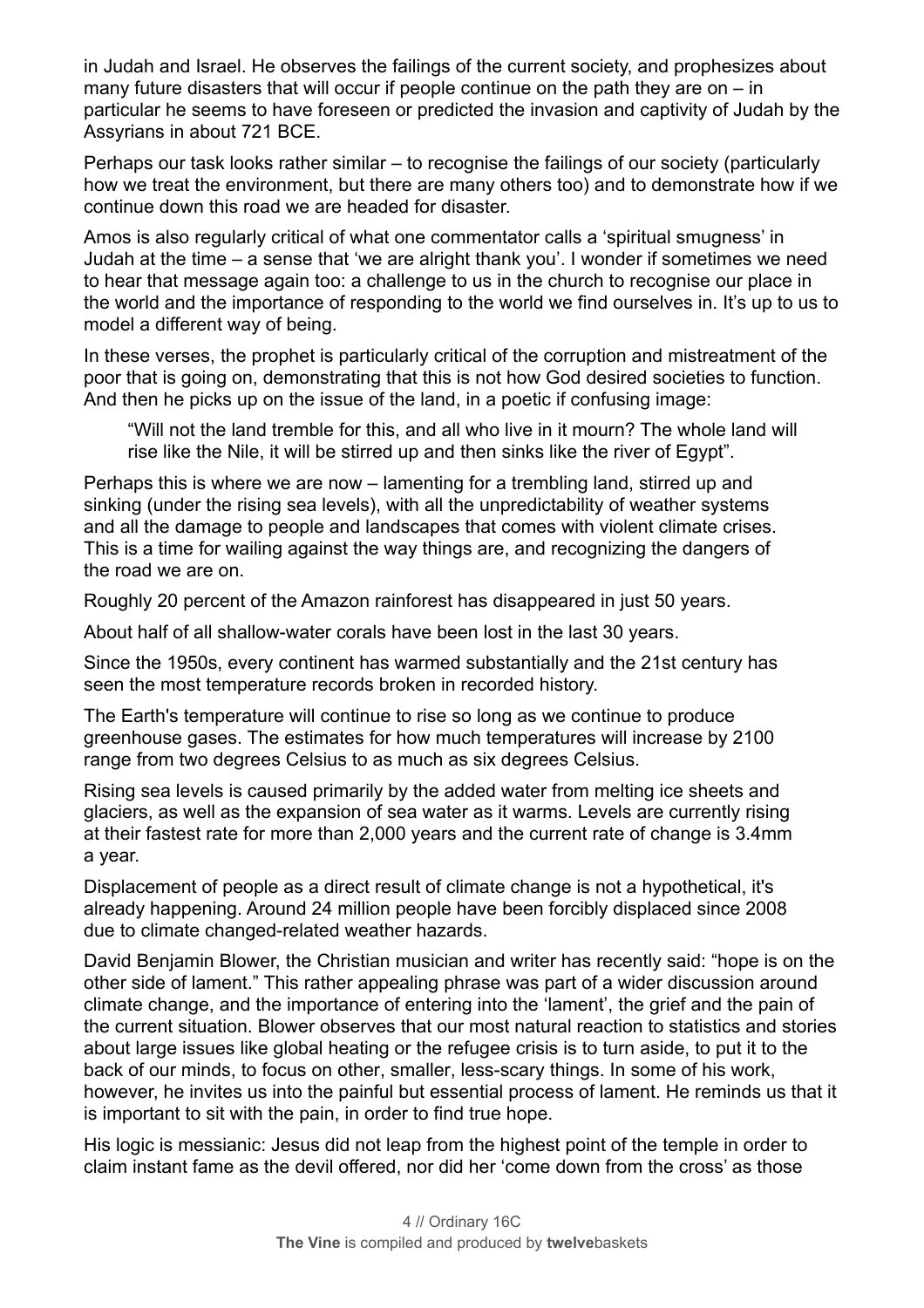around him taunted him to, nor did he burst straight from the tomb within minutes of his burial. The Jesus story, the resurrection narrative, has to include the pain of Good Friday and the lament of Holy Saturday. We have to weep with the terrified disciples, the confused women, Cleopas and his companion walking the road in despair. The story invites us to lament.

And, as David Benjamin Blower recognises, it is in this process that we find hope. It is in the act of grieving and grieving thoroughly for a world in need that we start to recognise the potential for change, we catch a glimpse of a God who moves in mysterious and revolutionary ways. We experience resurrection.

That's what Paul is beginning to understand at the beginning of Colossians. That the hope of Christ in you is transformative – not just for us, but for the whole of creation. "In him all things hold together" might just be my favourite phrase in the whole of the New Testament. The Christ of Paul's vision is so much more than a man who lived in Palestine and was part of a few remarkable stories – this Christ is cosmic and transforms everything.

And Paul means, everything. Not just the socially acceptable things. Not just the sort of things we usually think about in church. Not just the things we like. Not just the people we like. In fact, not just the people – but *all things*. This is a universal Christ, who is holding all of creation together. God's plan is for the entirety of creation and the cosmos.

Is ours? Are we able to think beyond our human all-too-human imaginations and see God at work in all things, seeking to bring all things back to Godself, desiring a radical transformation of the whole of creation?

If we can, or if we can begin to stretch beyond politics and personal worries, into a God of the whole universe, perhaps we can take our responsibilities for the planet more seriously. Perhaps, too, we can experience hope in that act – for if we believe God has something still to do in our lives, in our families, in our communities, then we can believe that for the whole of creation too. Perhaps God has a plan to redeem a polluted, overheating, frenetic world – and perhaps God requires you and me to be a part of seeing that plan come to fruition. If so, perhaps this is our moment. If God is 'reconciling to himself all things, whether things on earth or things in heaven', then we need to do be in the business of reconciling too.

What are you being called to do, to change, to transform, in Jesus' name?

In today's Gospel reading we heard Luke's version of this familiar tale of Mary and Martha. In the context of climate change and the societal breakdown that Amos is warning us about, perhaps we can re-examine our typical interpretations of this passage. We often try to redeem Martha – perhaps out of our desire to defend the Protestant work ethic or even the important role of 'housework' which doesn't always get a good reputation. And of course, there is much work to be done on recognising different calls to ministry, different impulses around caring or listening.

However, perhaps Jesus' rebuke for Martha is born out of his understanding of timing, of waiting, of reflection – even of lament. In the face of so much social change, is Jesus inviting the two women who are hosting him to just sit with that for a moment? Perhaps what we can hear from this reading is the invitation to pause, to sit at the feet of Jesus, to learn something new, to enter into the pain of the world we live in…and to believe that sitting there long enough that might give us hope.

Perhaps, or perhaps he meant something else all together…

The great joy and challenge of the Christian faith, and of all our work to attempt to make sense of our place in it, is that we do not *know*. We believe, we hope, we pray, we reflect on and we learn – but we can never know. As we trust in God's future for this planet, and our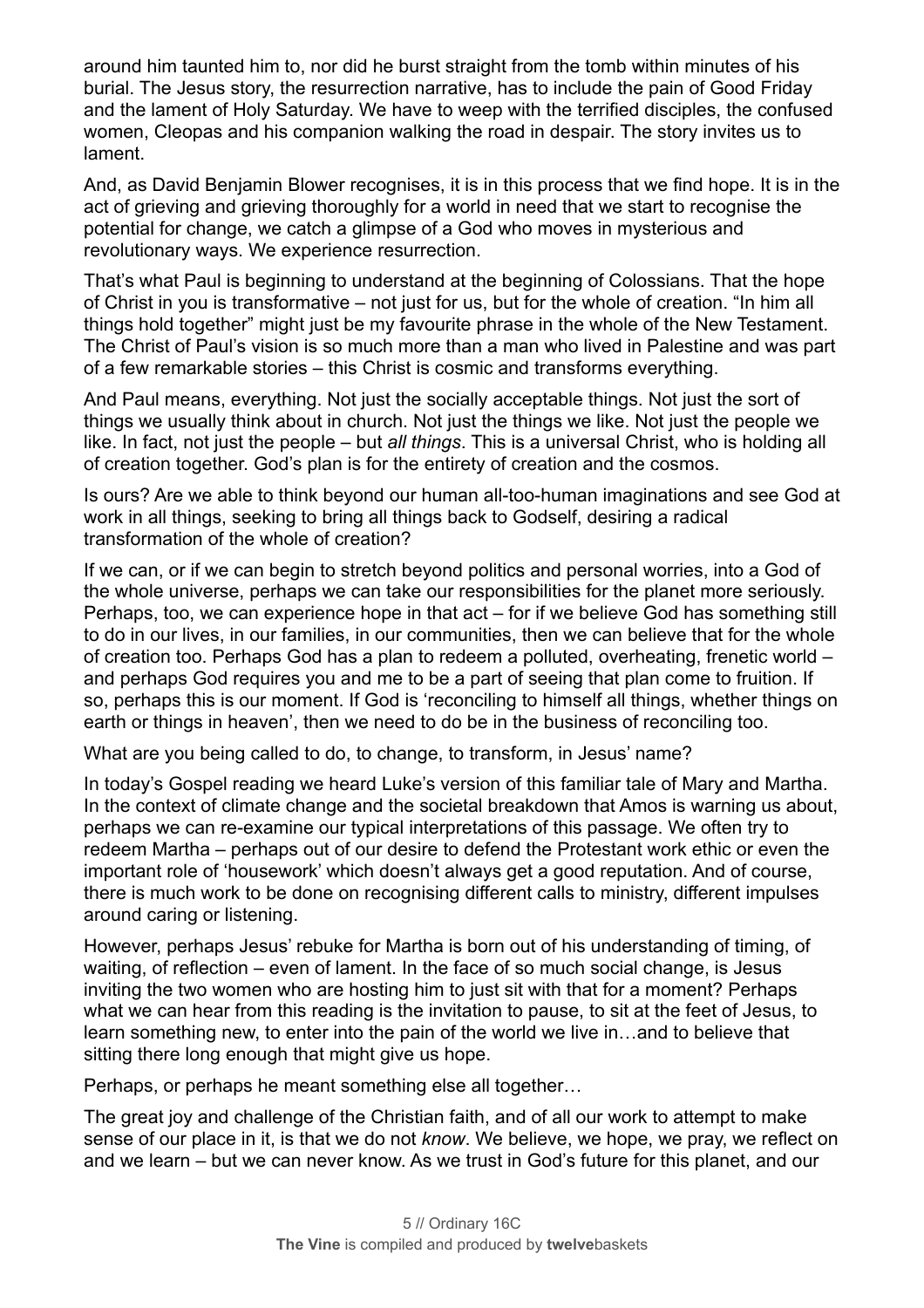own lives, we embrace the uncertainty of Paul in Colossians: "The glorious riches of this mystery, which is Christ in you, the hope of glory."

<span id="page-7-0"></span>May that mystery be true for you, and for all of us. Christ is in us - the hope of glory.<sup>4</sup>

#### Hymn:

633 STF - My soul finds rest in God alone OR 319 STF - Christ triumphant, ever reigning

#### **Prayers of intercession**

We live in busy times. Wake. Wash. Eat. Rush out the door. Get to work. Work. Lunch. Work. Leave. Eat. Wash. Relax. Sleep. We do this every day. There is much to be done. Root us in love, help us find time to pause.

We see those hurting around us. Our friends. Our neighbours. Those we see but do not know. We hear the news from places near and far, the pain and injustice. But we're busy and don't have time to think about it.

#### Root us in love, help us find time to pause.

We get impatient on the bus. The check-out scanners keep saying "Unexpected Item in Baggage area." We stepped in a puddle in a rush. We can't find the keys; we burnt our dinner. We snapped at a friend, we ignore that phone call from family. Root us in love, help us find time to pause.

We lashed out in anger; we sent a message we regret. We pointed fingers and spoke ill of others, rather than listening and hearing. We falter in our support for others because we feel stretched thin.

#### Root us in love, help us find time to pause.

Often, we are more like Martha when we know we should be more like Mary. God, give us the strength to know when to pause, to respond with love. To enjoy the moments in life that come from love. And that we find time to pause and remember that these come from you.

#### Root us in love, and help us to find time to pause and be thankful.

<span id="page-7-1"></span>Amen<sub>5</sub>

#### We will now take up the offering.

<sup>&</sup>lt;sup>[4](#page-7-0)</sup> Reflection written by Tim Baker

<sup>&</sup>lt;sup>[5](#page-7-1)</sup> Prayers of intercession by Tim Annan